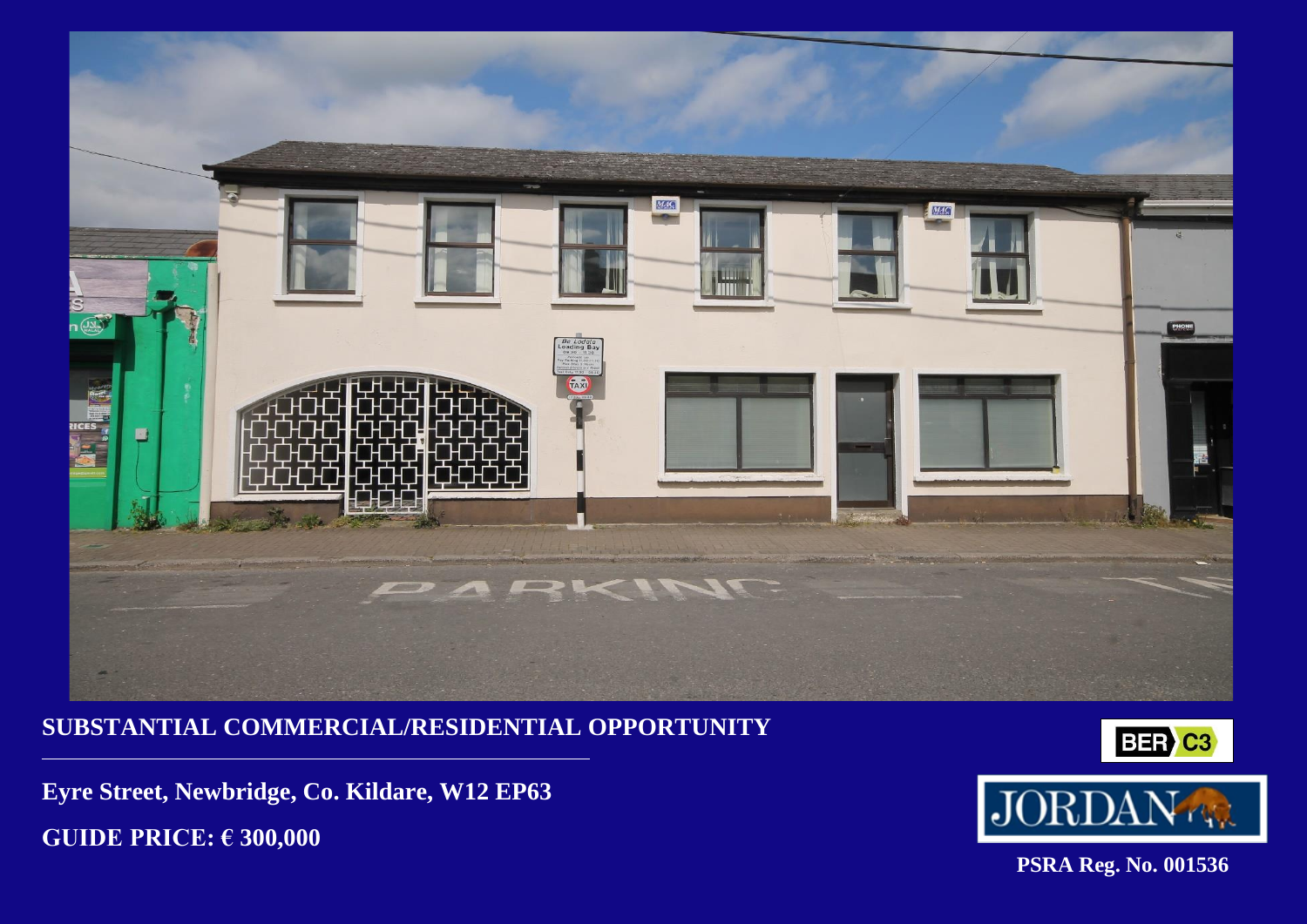### **Eyre Street, Newbridge, Co. Kildare, W12 EP63**

 $\overline{\phantom{a}}$  , and the contract of the contract of  $\overline{\phantom{a}}$ 

### **FEATURES:**

- \* Central town centre location
- \* Substantial c. 2,570 sq.ft. (c. 238.7 sq.m.)
- \* Ideal for commercial or residential opportunity
- \* Walking distances of banks, post office, pubs, restaurants and shops
- \* Easy access to bus, train and motorway service
- \* Larger retailers such as Tescos, Dunnes, Aldi, Lidl, Penneys, TX Maxx and Whitewater Shopping Centre all closeby
- \* Only 20 minutes from the M50

## **DESCRIPTION:**

The property is a fine two storey building containing c. 2,570 sq.ft. (c. 238.7 sq.m.) of spacious, well proportioned, light filled accommodation with the benefit of double glazed windows, some electric perimeter trunking and electric storage heating. Situated in a very central location on Lower Eyre Street parallel to the Main Street only a short walk from all the amenities including banks, post office, pubs, restaurants and superb shopping to include Dunnes Stores, Tescos, Lidl, Aldi, Penneys, TX Maxx, Supervalu, Newbridge Silverware and the Whitewater Shopping Centre with 75 retail outlets, foodcourt and cinema.

Newbridge is a large provincial town only 27 miles south west of Dublin with direct motorway and rail access (30 minutes). The town has thrived over the last 20 years with significant residential and commercial development and has developed into an important service centre for County Kildare, one of the busiest traffic corridors in the country. The town has seen rapid growth in terms of both residential and commercial with existing employers in the area including Pfizer Pharmaceuticals, Bord na Mona, Oral B, The Department of Defence Offices, Lily O'Brien's Chocolates, Bloodstock Industry, Comerfords Bakery and Kerry Foods Facility in Naas employing c. 1000 people.

The town has the benefit of an excellent commuter transportation network with the bus route available from the Main Street, train service direct to Heuston Station or Grand Canal Dock and M7 Motorway access at Iunction 10.

# **ACCOMMODATION:**

#### Entrance Lobby:

Reception Office 1: 3.00m x 4.02m with built in presses, fitted office desk and front door access

Diningroom: 7.80m x 3.00m

Kitchen: 3.35m x 2.30m built in ground and eye level presses, tiled surround, plumbed, electric oven, electric hob, extractor and s.s. sink unit.

Office  $2: 7.60$ m x 5.33m with front door access and store room

Office 3: 3.00m x 2.70m with range of built in presses

Back Hall: with rear access

Toilet: w.c., w.h.b. and tiled surround

Shower Room: 3.10m x 1.90m with w.c., w.h.b., wet room, electric shower and tiled surround

**UPSTAIRS** Landing:

Office 4: 6.18m x 4.04m with built in presses and work station

#### Office 5 3.90m x 3.51m with built in office desk, shelving and drawers

Toilet w.c. and w.h.b.

Office 6 3.10m x 2.73m

Upstairs Lobby 3.70m x 3.10m

Meeting Room 6.55m x 3.60m with built in presses and s.s. sink unit

Office 7 3.73m x 3.62m

## **TITLE:**

Freehold

## **SERVICES:**

We understand the property is serviced by mains water, mains sewerage, electricity, broadband, alarm and electric heating.

# **ZONING:**

The property is zoned "Town Centre" under the Newbridge Local Area Plan 2013 - 2019 which we understand is still the effective Local Area Plan in operation.

**BER:** C3

**CONTACT:** Liam Hargaden Stephen Talbot T: 045-433550 T: 045-433550

E: [liam@jordancs.ie](mailto:liam@jordancs.ie) E: [stephen@jordancs.ie](mailto:stephen@jordancs.ie)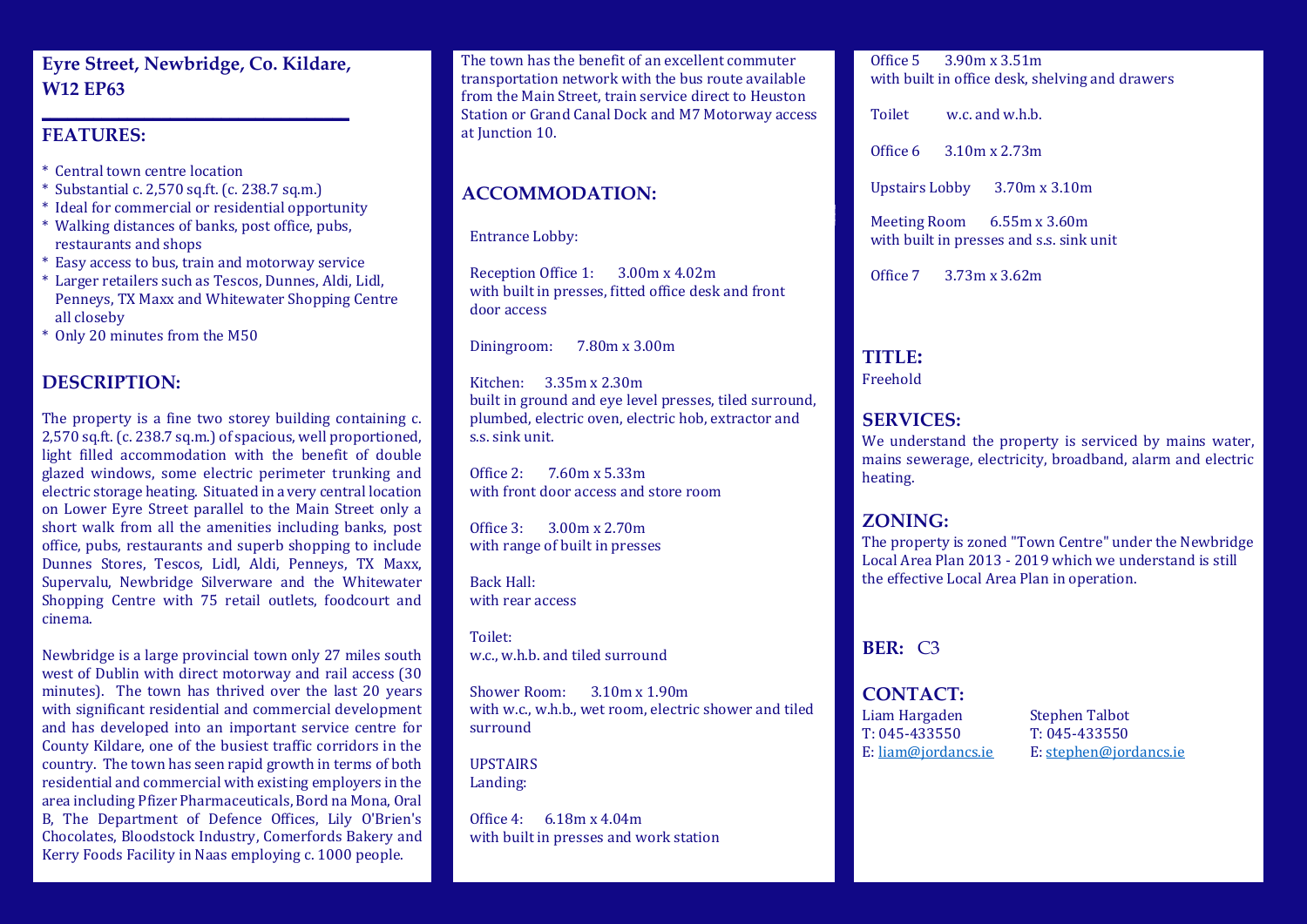